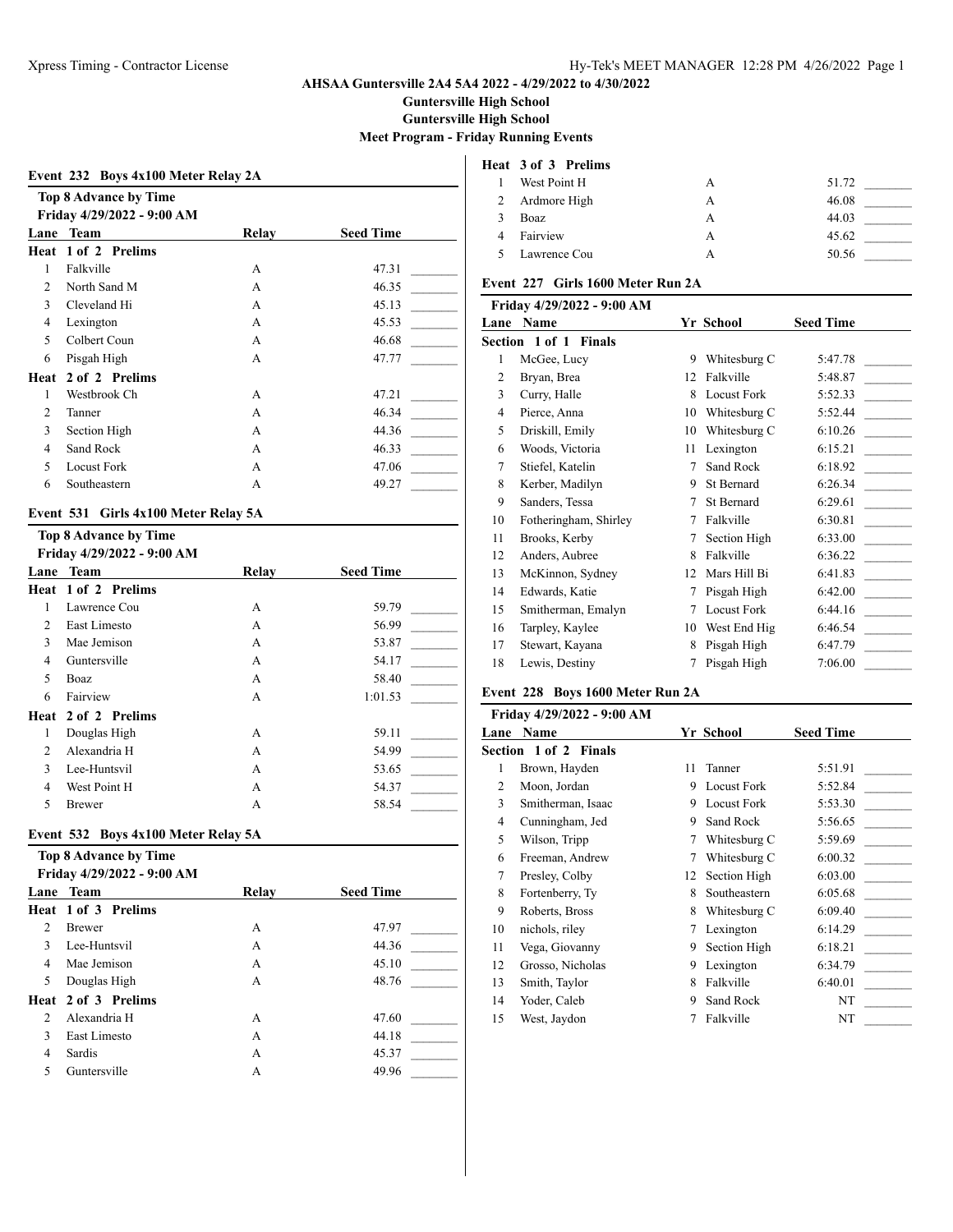**Guntersville High School**

**Guntersville High School**

**Meet Program - Friday Running Events**

**Event 528 Boys 1600 Meter Run 5A**

|                | Section 2 of 2 Finals(Event 228 Boys 1600 Meter Run 2A) |     |                 |         |
|----------------|---------------------------------------------------------|-----|-----------------|---------|
| 1              | Windham, Brock                                          | 11  | Mars Hill Bi    | 4:53.48 |
| $\mathfrak{D}$ | Luna, Josue                                             | 11. | North Sand M    | 5:02.00 |
| 3              | Little, Tristan                                         | 10  | Pisgah High     | 5:16.00 |
| 4              | Faler, Jesse                                            |     | 12 Southeastern | 5:16.46 |
| 5              | Bruce, Ben                                              | 10  | Sand Rock       | 5:18.75 |
| 6              | Olberding, Micah                                        | 12  | Cleveland Hi    | 5:25.23 |
| 7              | Moore, Koda                                             |     | 10 Section High | 5:26.00 |
| 8              | Morris, Abel                                            | 8   | St Bernard      | 5:26.02 |
| 9              | Guthery, Parker                                         | 8   | St Bernard      | 5:28.78 |
| 10             | Ferguson, Brodie                                        | 11  | Pisgah High     | 5:34.00 |
| 11             | Wortham, Stephen                                        |     | Southeastern    | 5:34.33 |
| 12             | Daly, Sean                                              | 7   | St Bernard      | 5:34.45 |
| 13             | Elizondo, Emanuel                                       | 8   | Pisgah High     | 5:41.00 |
| 14             | Vargas, Alberto                                         |     | 12 Locust Fork  | 5:45.93 |

# **Event 527 Girls 1600 Meter Run 5A**

|                | Friday 4/29/2022 - 9:00 AM   |    |               |                  |
|----------------|------------------------------|----|---------------|------------------|
|                | <b>Lane Name</b>             |    | Yr School     | <b>Seed Time</b> |
|                | Section 1 of 2 Finals        |    |               |                  |
| 1              | Gonzalez, Eveleyn            | 7  | Douglas High  | 6:35.75          |
| $\overline{c}$ | Pedraza, Liah                | 7  | Guntersville  | 6:42.68          |
| 3              | Wilson, Zoey                 | 8  | Alexandria H  | 6:50.95          |
| 4              | Griffith, Sophie-Clare       | 7  | Sardis        | 7:09.61          |
| 5              | Cordes, Kaci                 | 8  | West Point H  | 7:12.05          |
| 6              | Wilhite, Merissa             | 8  | West Point H  | 7:35.81          |
| 7              | Gann, Jaiden                 | 7  | West Point H  | 7:37.56          |
| 8              | Pratt, Elizabeth             | 7  | Sardis        | 7:47.28          |
| 9              | Williams, Faith              | 10 | Sardis        | 8:37.66          |
| 10             | Barahona, Jennifer           | 11 | Douglas High  | NT               |
| 11             | Gonzalez, Jenni              | 10 | Douglas High  | NT               |
|                | <b>Section 2 of 2 Finals</b> |    |               |                  |
| 1              | Williams, Savannah           | 11 | Lawrence Cou  | 5:09.16          |
| $\overline{c}$ | Coan, Katie Mae              | 8  | Lawrence Cou  | 5:24.54          |
| 3              | Williams, Taylor             | 11 | Lawrence Cou  | 5:34.29          |
| 4              | Nelson, Kenlie               | 12 | Guntersville  | 5:35.49          |
| 5              | Tiemann, Addison             | 9  | Ardmore High  | 5:40.63          |
| 6              | Betts, Rose                  | 8  | <b>Brewer</b> | 5:42.73          |
| 7              | Betts, Autumn                | 10 | <b>Brewer</b> | 5:46.16          |
| 8              | Betterton, Grace             | 11 | Ardmore High  | 6:19.15          |
| 9              | Browning, Ava                | 7  | Alexandria H  | 6:22.52          |
| 10             | Hurlbutt, Erin               | 11 | <b>Brewer</b> | 6:24.37          |
| 11             | Bowers, Kennedy              | 7  | Guntersville  | 6:30.94          |
| 12             | Barnes, Toryn                | 8  | Alexandria H  | 6:35.64          |

|                | Friday 4/29/2022 - 9:00 AM |              |                |                  |  |
|----------------|----------------------------|--------------|----------------|------------------|--|
| Lane           | Name                       |              | Yr School      | <b>Seed Time</b> |  |
| Section        | 1 of 2 Finals              |              |                |                  |  |
| 1              | Devin, Blade               | 12           | Sardis         | 5:30.12          |  |
| $\overline{c}$ | Pilotte, Luke              | 8            | Guntersville   | 5:31.15          |  |
| 3              | Hopper, Andrew             | 8            | <b>Sardis</b>  | 5:36.50          |  |
| 4              | Turner, Maccoy             | 9            | Guntersville   | 5:37.45          |  |
| 5              | Franks, Talan              | 11           | <b>Brewer</b>  | 5:40.77          |  |
| 6              | Champion, Hadley           | 9            | East Limesto   | 5:42.56          |  |
| 7              | Mullins, George            | 10           | Mae Jemison    | 5:43.52          |  |
| 8              | Jones, Cade                | 11           | Boaz           | 5:43.72          |  |
| 9              | McFall, Connor             | 8            | Russellville   | 5:48.34          |  |
| 10             | Maroney, Landon            | 12           | Sardis         | 5:48.55          |  |
| 11             | Hurlbutt, Nathan           | $\tau$       | <b>Brewer</b>  | 5:52.56          |  |
| 12             | Birchfield, Caden          | 9            | Alexandria H   | 5:56.09          |  |
| 13             | Franks, Tristan            | 9            | <b>Brewer</b>  | 5:58.79          |  |
| 14             | Ferster, Thomas            |              | 9 West Point H | 5:59.10          |  |
| 15             | Scott, Dorien              | 9            | Mae Jemison    | 6:06.19          |  |
| 16             | Baker, Donovan             | 9            | East Limesto   | 6:12.06          |  |
| 17             | Chapman, Jerry             |              | 10 Mae Jemison | 6:23.79          |  |
| 18             | Gomez, Rodrigo             |              | 10 Fairview    | NT               |  |
|                | Section 2 of 2 Finals      |              |                |                  |  |
| $\mathbf{1}$   | England, Alex              | 9            | Fairview       | 4:44.65          |  |
| $\overline{c}$ | Graham, Blake              | 10           | Lawrence Cou   | 4:58.80          |  |
| 3              | Laney, Gabe                | 11           | West Point H   | 4:59.65          |  |
| 4              | Moreno-Tovar, Rene         | 9            | West Point H   | 5:00.44          |  |
| 5              | Pilotte, Lane              | 11           | Guntersville   | 5:02.17          |  |
| 6              | Hogan, Hayden              | 10           | Ardmore High   | 5:03.42          |  |
| 7              | Wade, Ben                  | $12^{\circ}$ | Alexandria H   | 5:05.87          |  |
| 8              | Guiterrez, Parker          | 8            | Fairview       | 5:16.59          |  |
| 9              | Villanueva, Jayden         | 12           | Douglas High   | 5:17.36          |  |
| 10             | Parker, Kain               | 10           | Lawrence Cou   | 5:17.57          |  |
| 11             | Hooks, Landon              | 9            | Ardmore High   | 5:23.99          |  |
| 12             | Posey, Will                | 9            | Lawrence Cou   | 5:24.50          |  |
| 13             | Chaw, Dennis               | 12           | Douglas High   | 5:24.88          |  |
| 14             | Garcia de Jesus, Enrique   | 12           | Douglas High   | 5:26.69          |  |
| 15             | Medders, Jonah             | 11           | Alexandria H   | 5:27.15          |  |
| 16             | Ivev, Will                 | 10           | Ardmore High   | 5:27.27          |  |
| 17             | Sowles, Kraven             | 9            | East Limesto   | 5:27.71          |  |
|                |                            |              |                |                  |  |

# **Event 219 Girls 400 Meter Dash 2A**

|   | Friday 4/29/2022 - 9:00 AM |    |                   |                  |
|---|----------------------------|----|-------------------|------------------|
|   | Lane Name                  |    | Yr School         | <b>Seed Time</b> |
|   | Section 1 of 5 Finals      |    |                   |                  |
|   | Jonathan, Jasmine          | 9. | Section High      | 1:29.38          |
|   | Owen, Jenna                | 9  | Locust Fork       | 1:19.69          |
| 3 | Lamote, Joy                |    | <b>St Bernard</b> | 1:18.20          |
| 4 | Parker, Jadyn              |    | 10 Mars Hill Bi   | 1:19.15          |
|   | Smith, Rachel              | 8  | Falkville         | 1:25.53          |
| 6 | Springer, Savannah         | 10 | Lexington         | 1:33.67          |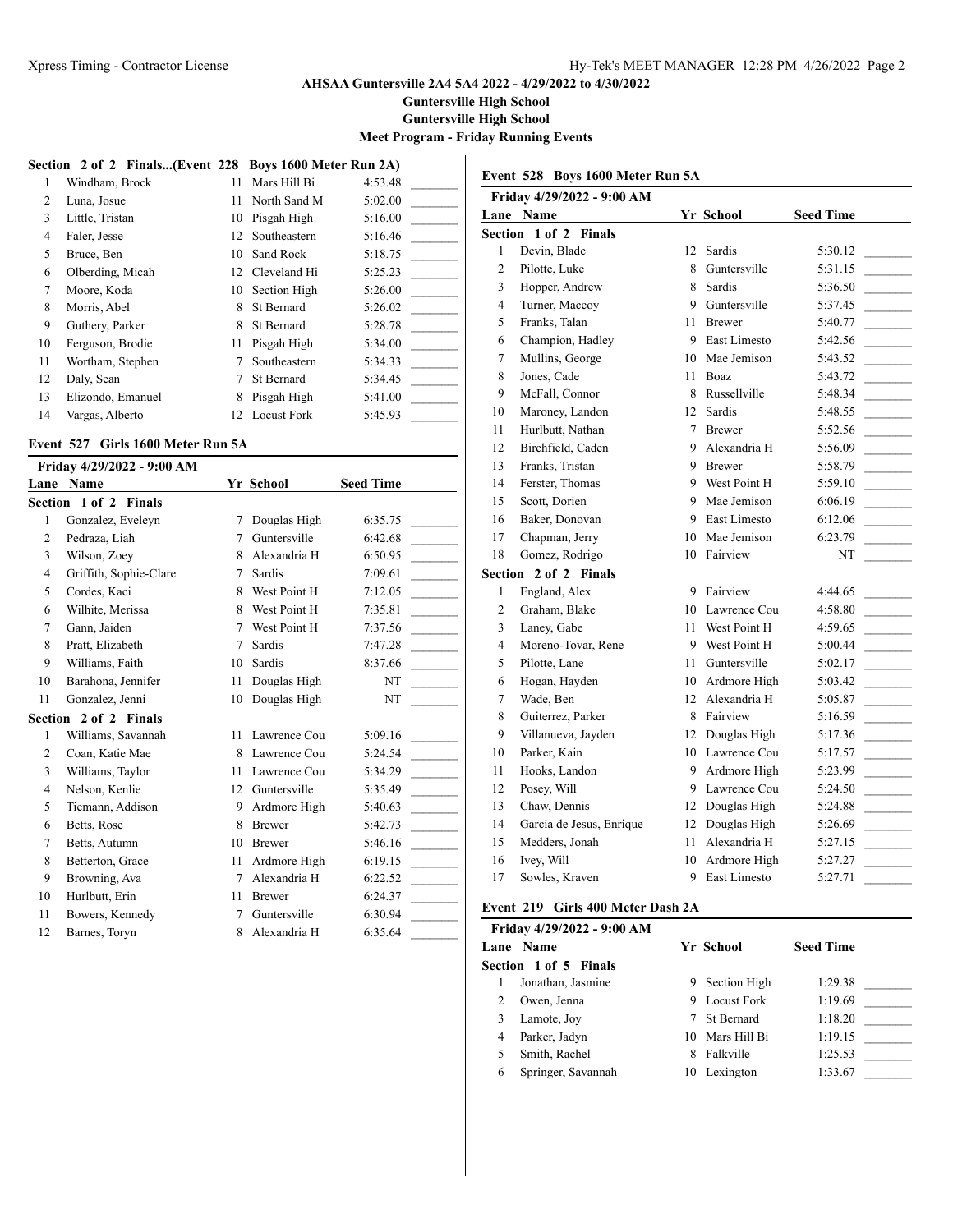**Guntersville High School**

**Guntersville High School**

### **Meet Program - Friday Running Events**

|                | Section 2 of 5 Finals(Event 219 Girls 400 Meter Dash 2A) |    |                    |         |
|----------------|----------------------------------------------------------|----|--------------------|---------|
| 1              | Williams, Matilda                                        | 9  | Lexington          | 1:17.24 |
| $\overline{c}$ | Holt, Hallie                                             | 10 | <b>Locust Fork</b> | 1:17.07 |
| 3              | Fortenberry, Maddi                                       | 12 | Southeastern       | 1:15.51 |
| $\overline{4}$ | Pritchett, Paisley                                       | 8  | North Sand M       | 1:15.78 |
| 5              | Hawkins, Aubree                                          | 10 | Locust Fork        | 1:17.20 |
| 6              | Bell, Rhylee                                             | 12 | Pisgah High        | 1:17.24 |
|                | Section 3 of 5 Finals                                    |    |                    |         |
| 1              | Taylor, Adalyn                                           | 8  | Falkville          | 1:15.45 |
| 2              | Lewis, Destiny                                           | 7  | Pisgah High        | 1:12.74 |
| 3              | Vldez, Liletzt                                           | 9  | Cleveland Hi       | 1:12.56 |
| $\overline{4}$ | Nalls, Treasury                                          | 12 | Colbert Coun       | 1:12.61 |
| 5              | Stephens, Kenna                                          | 12 | Westbrook Ch       | 1:14.10 |
| 6              | Frost, Ella                                              | 9  | Westbrook Ch       | 1:15.50 |
|                | Section 4 of 5 Finals                                    |    |                    |         |
| 1              | Stewart, Kayana                                          | 8  | Pisgah High        | 1:11.37 |
| $\overline{2}$ | Graham, KoKo                                             | 11 | Sand Rock          | 1:10.34 |
| 3              | Carter, Amya                                             | 10 | Colbert Coun       | 1:09.39 |
| $\overline{4}$ | Patterson, Kamryn                                        | 10 | North Sand M       | 1:09.92 |
| 5              | Goodwin, Clare                                           | 12 | Westbrook Ch       | 1:11.09 |
| 6              | Armstrong, Madison                                       | 12 | Section High       | 1:12.43 |
|                | Section 5 of 5 Finals                                    |    |                    |         |
| 1              | Amos, Haynes                                             | 10 | Whitesburg C       | 1:06.32 |
| 2              | Lewis, Lily                                              | 12 | Gaston             | 1:06.07 |
| 3              | Kyker, Ella                                              | 9  | Falkville          | 1:03.82 |
| $\overline{4}$ | Freeman, Alyssa                                          | 9  | Southeastern       | 1:04.85 |
| 5              | Tovar, Allie                                             | 8  | Whitesburg C       | 1:06.17 |
| 6              | Meeks, Lillie                                            | 8  | Whitesburg C       | 1:08.51 |

# **Event 220 Boys 400 Meter Dash 2A**

| Friday 4/29/2022 - 9:00 AM |                       |    |                    |                  |  |
|----------------------------|-----------------------|----|--------------------|------------------|--|
| Lane                       | <b>Name</b>           |    | Yr School          | <b>Seed Time</b> |  |
|                            | Section 1 of 6 Finals |    |                    |                  |  |
| 1                          | Overdear, Brodie      | 8  | Pisgah High        | NT               |  |
| $\overline{2}$             | Brown, Hayden         | 11 | Tanner             | NT               |  |
| 3                          | Smiley, Cameron       | 7  | St Bernard         | 1:22.09          |  |
| 4                          | Granger, Trustin      | 10 | Gaston             | NT               |  |
| 5                          | Gilbert, Luke         | 9  | Pisgah High        | NT               |  |
| 6                          | Yoder, Austin         | 11 | Sand Rock          | NT               |  |
|                            | Section 2 of 6 Finals |    |                    |                  |  |
| 1                          | Bell, Brayden         | 10 | Section High       | 1:10.07          |  |
| 2                          | Holland, Noah         | 9  | North Sand M       | 1:05.34          |  |
| 3                          | Hendrix, Josh         | 12 | Gaston             | 1:04.96          |  |
| 4                          | Potts, David          | 10 | Lexington          | 1:05.08          |  |
| 5                          | Bishop, Clay          | 12 | Westbrook Ch       | 1:07.50          |  |
| 6                          | Picardo, Daniel       | 8  | St Bernard         | 1:20.08          |  |
|                            | Section 3 of 6 Finals |    |                    |                  |  |
| 1                          | Chaparro, Leo         | 9  | Section High       | 1:03.77          |  |
| 2                          | Branham, Logan        | 8  | Cleveland Hi       | 1:02.42          |  |
| 3                          | Ramirez, Juan         | 10 | Tanner             | 1:01.74          |  |
| 4                          | Hood, Paul            | 9  | Lexington          | 1:02.04          |  |
| 5                          | Rooker, Isaiah        | 9  | <b>Locust Fork</b> | 1:02.96          |  |
| 6                          | Rosas, Leonardo       | 11 | Tanner             | 1:04.23          |  |

|                | Section 4 of 6 Finals |    |                    |         |  |  |  |  |
|----------------|-----------------------|----|--------------------|---------|--|--|--|--|
| 1              | Ortiz, Davey          | 9  | Southeastern       | 1:00.56 |  |  |  |  |
| $\overline{2}$ | Dickey, Austin        | 12 | Southeastern       | 1:00.02 |  |  |  |  |
| 3              | Mitchell, Matthew     | 10 | <b>Locust Fork</b> | 59.25   |  |  |  |  |
| $\overline{4}$ | Maxwell, Brinklin     | 12 | Westbrook Ch       | 59.41   |  |  |  |  |
| 5              | Clark, Will           | 11 | Whitesburg C       | 1:00.13 |  |  |  |  |
| 6              | Walls, Andrew         | 10 | Whitesburg C       | 1:00.89 |  |  |  |  |
|                | Section 5 of 6 Finals |    |                    |         |  |  |  |  |
| 1              | Shepherd, Danny       | 10 | Falkville          | 58.27   |  |  |  |  |
| 2              | Fortenberry, Micah    | 11 | Cleveland Hi       | 58.03   |  |  |  |  |
| 3              | Olberding, Micah      | 12 | Cleveland Hi       | 56.98   |  |  |  |  |
| $\overline{4}$ | Hatton, Silas         | 11 | Lexington          | 57.73   |  |  |  |  |
| 5              | Kodalen, Hunter       | 8  | Whitesburg C       | 58.07   |  |  |  |  |
| 6              | Glasscox, Luke        | 12 | Southeastern       | 59.09   |  |  |  |  |
|                | Section 6 of 6 Finals |    |                    |         |  |  |  |  |
| 1              | Watson, Jack          | 10 | Sand Rock          | 54.70   |  |  |  |  |
| 2              | Robertson, Sage       | 12 | Westbrook Ch       | 54.54   |  |  |  |  |
| 3              | Dale, Ben             | 11 | Sand Rock          | 53.20   |  |  |  |  |
| $\overline{4}$ | Guinn, Alex           | 12 | Section High       | 54.32   |  |  |  |  |
| 5              | Warnick, Isaiah       | 11 | Falkville          | 54.62   |  |  |  |  |
| 6              | Overdear, Mason       | 11 | Pisgah High        | 55.35   |  |  |  |  |

#### **Event 519 Girls 400 Meter Dash 5A**

|                | Friday 4/29/2022 - 9:00 AM |    |               |                  |
|----------------|----------------------------|----|---------------|------------------|
|                | Lane Name                  |    | Yr School     | <b>Seed Time</b> |
|                | Section 1 of 5 Finals      |    |               |                  |
| 2              | Ramirez Guzman, Ashley     | 11 | Douglas High  | 1:23.49          |
| 3              | Ordonez, Krystal           | 11 | Douglas High  | 1:21.67          |
| $\overline{4}$ | Ventura, Belinda           | 11 | Boaz          | 1:22.82          |
| 5              | Guzman, Yeira              | 8  | <b>Brewer</b> | NT               |
|                | Section 2 of 5 Finals      |    |               |                  |
| 1              | Huante, Jaqueline          | 11 | <b>Brewer</b> | 1:19.96          |
| 2              | Adeyemo, Unique            | 7  | East Limesto  | 1:17.05          |
| 3              | Vargas Cortes, Jennifer    | 12 | Douglas High  | 1:14.70          |
| $\overline{4}$ | Redding, Kailyn            | 8  | Fairview      | 1:16.96          |
| 5              | Kimbril, KeLeigh-Rae       | 8  | West Point H  | 1:17.66          |
|                | Section 3 of 5 Finals      |    |               |                  |
| 1              | Smith, Hannah              | 8  | West Point H  | 1:12.32          |
| $\overline{2}$ | Bland, Aavion              | 10 | Mae Jemison   | 1:10.94          |
| 3              | Harris, Somer              | 10 | Fairview      | 1:09.13          |
| 4              | Warren, Maggie             | 8  | West Point H  | 1:10.15          |
| 5              | Cooke, Miracle             | 10 | Mae Jemison   | 1:11.04          |
| 6              | Michaels, Jael             | 9  | Lee-Huntsvil  | 1:12.50          |
|                | Section 4 of 5 Finals      |    |               |                  |
| 1              | Marsh, Olivia              | 11 | Lawrence Cou  | 1:08.68          |
| $\overline{2}$ | Hardin, Gillian            | 9  | Mae Jemison   | 1:07.66          |
| 3              | McDonald, Stella           | 8  | Lawrence Cou  | 1:07.12          |
| $\overline{4}$ | Moore, Michaela            | 11 | Alexandria H  | 1:07.29          |
| 5              | Graham, Kylie              | 10 | Lawrence Cou  | 1:07.75          |
| 6              | Smith, Sadie               | 10 | Fairview      | 1:09.10          |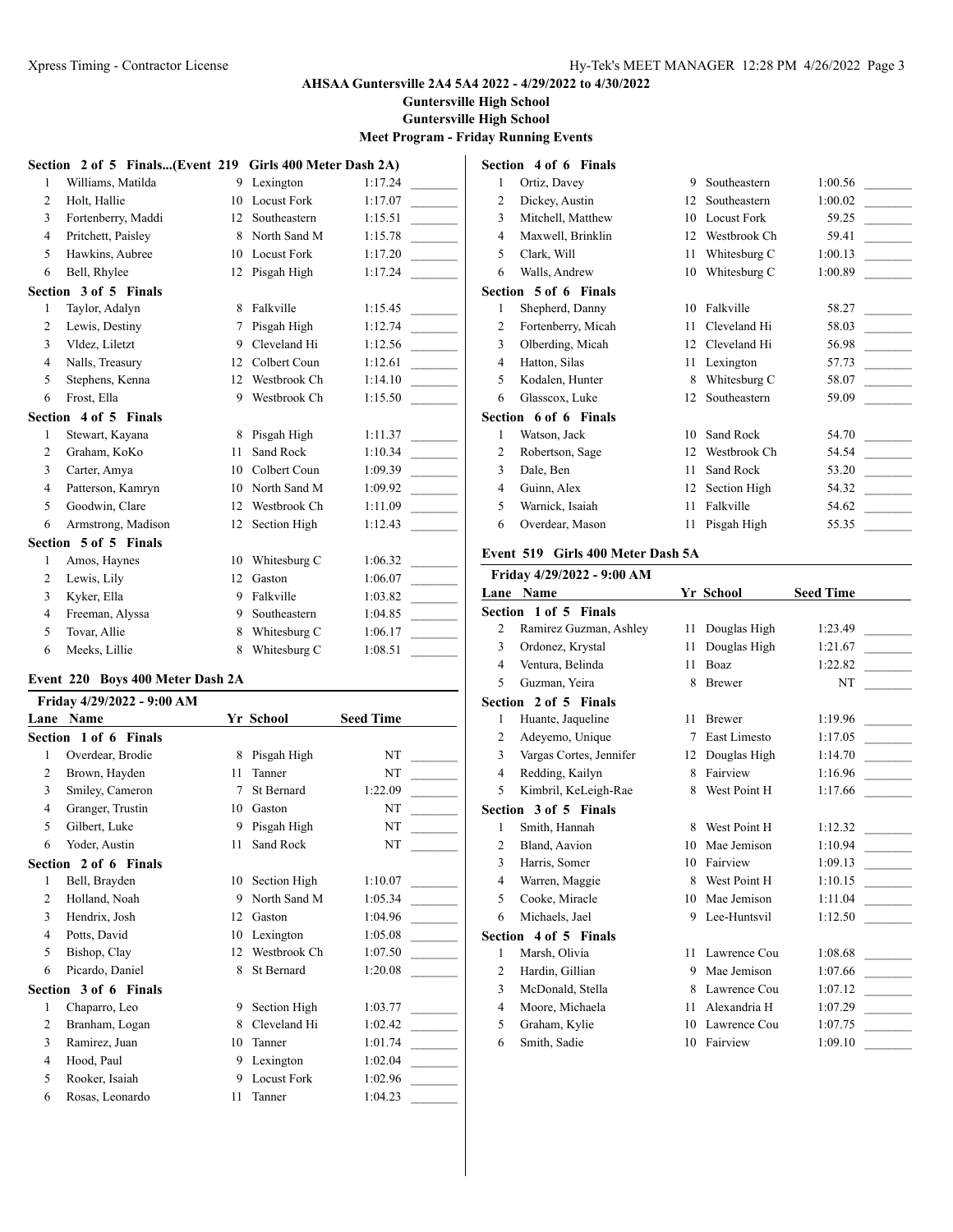**Guntersville High School**

**Guntersville High School**

**Meet Program - Friday Running Events**

#### **Section 5 of 5 Finals...(Event 519 Girls 400 Meter Dash 5A)**

| 1 | Bradshaw, Annelise    | 11 Guntersville | 1:05.99 |  |
|---|-----------------------|-----------------|---------|--|
| 2 | Watts, Michaela       | 12 Alexandria H | 1:04.59 |  |
| 3 | Walker, Jordyn        | 11 Alexandria H | 1:01.21 |  |
| 4 | Ellis, Reighan        | 9 Ardmore High  | 1:02.37 |  |
| 5 | Wellington, She'Londa | 8 Guntersville  | 1:04.63 |  |
| 6 | Escobedo, Naveli      | 10 Guntersville | 1:06.66 |  |

#### **Event 520 Boys 400 Meter Dash 5A**

|                | Friday 4/29/2022 - 9:00 AM |    |                 |                  |
|----------------|----------------------------|----|-----------------|------------------|
|                | <b>Lane Name</b>           |    | Yr School       | <b>Seed Time</b> |
| Section        | 1 of 6 Finals              |    |                 |                  |
| 1              | Dube, Matthew              | 7  | Brewer          | 1:16.09          |
| $\overline{c}$ | Scott, Dorien              |    | 9 Mae Jemison   | 1:04.86          |
| 3              | Rusk, Caden                | 11 | West Point H    | 1:01.91          |
| $\overline{4}$ | Parker, Pearce             |    | 9 West Point H  | 1:02.50          |
| 5              | Howell, Ollie              | 8  | West Point H    | 1:08.24          |
|                | Section 2 of 6 Finals      |    |                 |                  |
| $\mathbf{1}$   | Edwards, Micah             |    | 9 Brewer        | 1:00.63          |
| 2              | Martinez, Angel            |    | 9 Douglas High  | 1:00.19          |
| 3              | Hankins, Jacob             |    | 11 Fairview     | 59.79            |
| $\overline{4}$ | Mullins, George            |    | 10 Mae Jemison  | 1:00.00          |
| 5              | Hollis, Bruce              |    | 12 Lawrence Cou | 1:00.27          |
| 6              | Jarrett, Devlin            |    | 9 Ardmore High  | 1:00.85          |
|                | Section 3 of 6 Finals      |    |                 |                  |
| 1              | Delgado, Zion              |    | 12 Sardis       | 59.12            |
| 2              | Haigler, Shamell           |    | 10 Lee-Huntsvil | 58.56            |
| 3              | Sanchez, Dabid             | 11 | Douglas High    | 58.24            |
| $\overline{4}$ | Leamon, Lamont             |    | 10 Mae Jemison  | 58.32            |
| 5              | Godwin, Carson             |    | 11 Lawrence Cou | 58.80            |
| 6              | Patino, Manuel             |    | 10 Guntersville | 59.17            |
|                | Section 4 of 6 Finals      |    |                 |                  |
| 1              | Taylor, Bishop             |    | 9 Lee-Huntsvil  | 57.68            |
| 2              | Kirby, Dorean              |    | 9 Lawrence Cou  | 57.09            |
| 3              | Hawkins, Israel            |    | 11 Alexandria H | 56.46            |
| $\overline{4}$ | Latham, Walker             |    | 9 Brewer        | 57.04            |
| 5              | Garcia, Steven             |    | 12 Douglas High | 57.29            |
| 6              | McGee, Canyon              | 9  | Sardis          | 57.72            |
|                | Section 5 of 6 Finals      |    |                 |                  |
| 1              | Graham, Brayden            |    | 12 Guntersville | 55.78            |
| $\overline{c}$ | Frost, Eli                 |    | 10 Fairview     | 55.39            |
| 3              | Carbone, Corbin            |    | 11 Boaz         | 54.79            |
| $\overline{4}$ | Mashburn, Logan            |    | 12 Boaz         | 55.10            |
| 5              | Hunter, Elijah             |    | 9 Alexandria H  | 55.66            |
| 6              | Hadwin, Noah               |    | 9 Guntersville  | 56.24            |
|                | Section 6 of 6 Finals      |    |                 |                  |
| $\mathbf{1}$   | Click, Caleb               | 8  | East Limesto    | 54.48            |
| 2              | Schoggins, Landon          |    | 12 Boaz         | 52.25            |
| 3              | Lacy, Corbin               |    | 11 East Limesto | 51.32            |
| $\overline{4}$ | Ross, Antonio              |    | 11 Alexandria H | 52.10            |
| 5              | Petrowski, Eric            |    | 10 East Limesto | 53.00            |
| 6              | Crumpton, Taylor           | 11 | Russellville    | 54.54            |

**Event 221 Girls 100 Meter Hurdles 2A**

# **Top 8 Advance by Time Friday 4/29/2022 - 9:00 AM Lane Name Yr School Seed Time Heat 1 of 4 Prelims** 1 Hammond, Maeleigh 8 Lexington 23.72 2 Heidrich, Ysabella 8 Whitesburg C 21.03 3 Myers, Cindel 12 Section High 19.36 4 Fuller, Ashley 12 Colbert Coun 19.49 5 Stewart, Madison 8 Lexington 21.14 **Heat 2 of 4 Prelims** 1 Inman, Abigail 8 Whitesburg C 22.36 2 Readus, Baleigh 10 Southeastern 20.82 3 McBride, Abbi 9 St Bernard 19.10 4 Meador, Taylor 11 Westbrook Ch 20.00 5 Bell, Natalee 7 Locust Fork 21.19 **Heat 3 of 4 Prelims** 1 Eaton, Alora 12 Sand Rock 22.34 2 Jernigan, Braidynn 8 Whitesburg C 20.73 3 Lopez, Amelia 9 Falkville 18.82 4 Wortham, Sophie 10 Southeastern 20.28 5 Rogers, Joslyn 10 Tanner 21.73 **Heat 4 of 4 Prelims** 1 Allen, Kayla 9 Locust Fork 22.24 2 Armstrong, Morgan 12 Section High 20.55 3 Roberson, Charli 8 St Bernard 18.60 4 Callantine, Ensley 11 Sand Rock 20.55 5 Woods, Sarah 8 St Bernard 22.11

#### **Event 521 Girls 100 Meter Hurdles 5A**

#### **Top 8 Advance by Time**

| Friday 4/29/2022 - 9:00 AM |  |
|----------------------------|--|
|                            |  |

| Lane | <b>Name</b>        |    | Yr School    | <b>Seed Time</b> |
|------|--------------------|----|--------------|------------------|
| Heat | 1 of 3 Prelims     |    |              |                  |
| 1    | Watson, Mackenzie  | 10 | Alexandria H | 21.98            |
| 2    | Wells, Brooklynn   | 11 | West Point H | 19.91            |
| 3    | Slaughter, Ashanti | 10 | Mae Jemison  | 18.10            |
| 4    | Newman, Anna       | 10 | Guntersville | 18.23            |
| 5    | Duncan, Sumira     | 9  | Alexandria H | 19.97            |
| 6    | Ford, Asia         | 10 | Mae Jemison  | 22.87            |
| Heat | 2 of 3 Prelims     |    |              |                  |
| 1    | Williams, Alayah   | 9  | Lee-Huntsvil | 21.35            |
| 2    | Bishop, Maggie     | 10 | Russellville | 19.80            |
| 3    | Lane, Hannah       | 9  | Guntersville | 17.50            |
| 4    | Hill, Allyson      | 9  | Fairview     | 18.61            |
| 5    | Wells, Baylor      | 10 | West Point H | 20.14            |
| 6    | Golden, Callie     |    | Fairview     | NT               |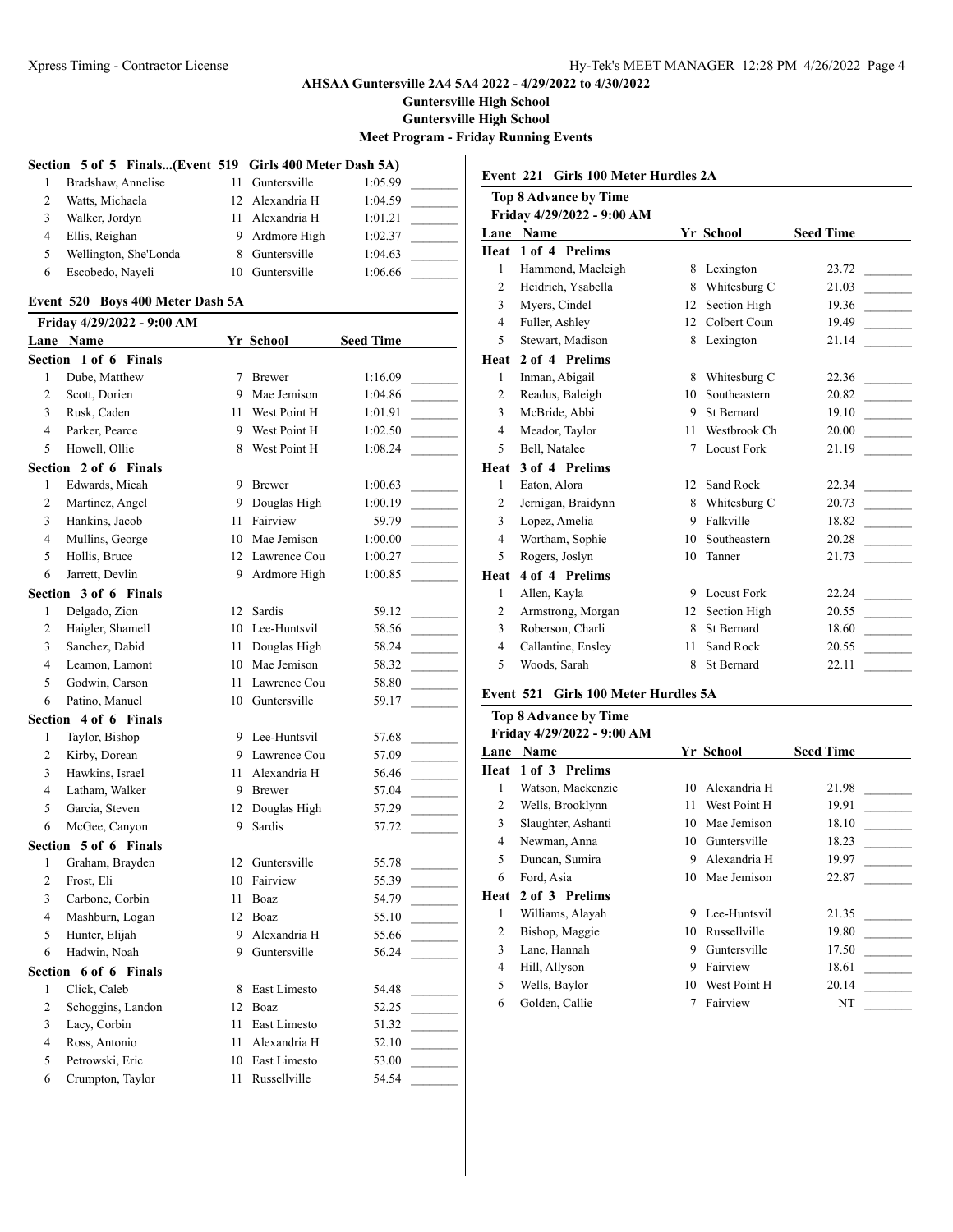**Guntersville High School**

**Guntersville High School**

**Meet Program - Friday Running Events**

#### **Heat 3 of 3 Prelims...(Event 521 Girls 100 Meter Hurdles 5A)**

| 1. | Pace, Janie-Claire  |    | 7 Fairview     | 20.55 |  |
|----|---------------------|----|----------------|-------|--|
|    | Faulkner, Jaelyn    | 8. | West Point H   | 19.65 |  |
| 3  | Wells, Amaya        |    | 8 Mae Jemison  | 17.30 |  |
| 4  | Stewart, Anna Beth  |    | 8 Alexandria H | 19.44 |  |
| 5. | Johnson, De'Kaeshia |    | 9 Lee-Huntsvil | 20.46 |  |

#### **Event 222 Boys 110 Meter Hurdles 2A**

# **Top 8 Advance by Time**

|      | Friday 4/29/2022 - 9:00 AM |                 |                    |                  |
|------|----------------------------|-----------------|--------------------|------------------|
| Lane | Name                       |                 | Yr School          | <b>Seed Time</b> |
| Heat | 1 of 3 Prelims             |                 |                    |                  |
| 2    | Harris, Caden              | 9               | Southeastern       | 21.11            |
| 3    | Gregerson, Dallas          | 12              | Westbrook Ch       | 19.46            |
| 4    | White, Titus               | 10              | <b>Locust Fork</b> | 20.29            |
| 5    | Gray, Skylar               | 9               | Section High       | 21.37            |
| Heat | 2 of 3 Prelims             |                 |                    |                  |
| 1    | Cox, Gatlin                | 9               | Sand Rock          | NT               |
| 2    | Gengler, Indy              | 7               | Southeastern       | 21.08            |
| 3    | Shepherd, Danny            | 10              | Falkville          | 18.59            |
| 4    | Dyer, Seth                 | 10              | Section High       | 20.56            |
| 5    | Cox, Gunner                | 12 <sub>1</sub> | Sand Rock          | 21.58            |
| Heat | 3 of 3 Prelims             |                 |                    |                  |
| 1    | Conn, Easton               | 9               | Locust Fork        | 23.65            |
| 2    | Killen, Brody              | 9               | Lexington          | 20.80            |
| 3    | Privett, Hunter            | 12              | Sand Rock          | 16.85            |
| 4    | Montalvo, Miquel           | 10              | Southeastern       | 20.65            |
| 5    | Shook, Braxton             | 10              | Lexington          | 21.81            |
|      |                            |                 |                    |                  |

#### **Event 522 Boys 110 Meter Hurdles 5A**

|      | <b>Top 8 Advance by Time</b> |    |               |                  |
|------|------------------------------|----|---------------|------------------|
|      | Friday 4/29/2022 - 9:00 AM   |    |               |                  |
| Lane | Name                         |    | Yr School     | <b>Seed Time</b> |
| Heat | 1 of 3 Prelims               |    |               |                  |
| 1    | Cobb, Reese                  | 11 | Boaz          | 20.24            |
| 2    | Teal, Braxton                | 12 | <b>Sardis</b> | 19.18            |
| 3    | Posey, Will                  | 9  | Lawrence Cou  | 16.74            |
| 4    | Killen, Anthony              | 11 | East Limesto  | 17.45            |
| 5    | Smith, Dawson                | 9  | West Point H  | 19.44            |
| 6    | Simpson, Lukas               | 11 | <b>Brewer</b> | 20.36            |
| Heat | 2 of 3 Prelims               |    |               |                  |
| 1    | Perry, Kolten                | 10 | West Point H  | 20.17            |
| 2    | Hardin, Antonio              | 9  | Mae Jemison   | 19.01            |
| 3    | Chambers, Michael            | 12 | Fairview      | 16.58            |
| 4    | Roberson, Garit              | 10 | West Point H  | 17.64            |
| 5    | Guyton, Elijah               | 12 | Fairview      | 19.50            |
| 6    | Smith, Cooper                | 11 | <b>Brewer</b> | 20.97            |
|      |                              |    |               |                  |

# **Heat 3 of 3 Prelims** 1 Dorzin, Ephraim 12 Boaz 20.09 2 Ayers, Ja'Cobie 10 Mae Jemison 18.83 3 Bunn, Matthew 12 Alexandria H 16.12 4 Carrol, Avery 12 Sardis 17.66 5 Leamon, Lamont 10 Mae Jemison 19.76 6 Selosa, Micco 11 Russellville 21.00

### **Event 215 Girls 100 Meter Dash 2A**

# **Top 8 Advance by Time**

#### **Friday 4/29/2022 - 9:00 AM**

| Lane           | Name              |        | Yr School          | <b>Seed Time</b> |
|----------------|-------------------|--------|--------------------|------------------|
| Heat           | 1 of 5 Prelims    |        |                    |                  |
| $\mathbf{1}$   | Bedard, Lillian   | 7      | Lexington          | 15.45            |
| 2              | Knowles, Gracyn   | 9      | <b>Locust Fork</b> | 14.54            |
| 3              | Lewis, Lily       | 12     | Gaston             | 13.80            |
| 4              | Ford, Alexis      | 11     | Falkville          | 13.85            |
| 5              | Sweatt, Katelynn  | 7      | <b>Locust Fork</b> | 14.74            |
| 6              | Tillman, Mckenzie | 10     | Falkville          | 15.45            |
| Heat           | 2 of 5 Prelims    |        |                    |                  |
| $\mathbf{1}$   | Eddy, AbbyGrace   |        | 9 Lexington        | 15.31            |
| 2              | Patterson, Kamryn | 10     | North Sand M       | 14.33            |
| 3              | Boley, Kelsie     | 11     | Tanner             | 13.67            |
| 4              | Barber, Azaryah   | 9      | Sheffield          | 13.94            |
| 5              | Hart, Kaileigh    | 11     | Falkville          | 14.75            |
| 6              | Pope, Layni       | 8      | Whitesburg C       | 15.58            |
| Heat           | 3 of 5 Prelims    |        |                    |                  |
| 1              | Howard, Jordin    | 10     | West End Hig       | 15.26            |
| $\overline{2}$ | Hyfield, Gracie   | 11     | Westbrook Ch       | 14.30            |
| 3              | Howard, Taliya    | 11     | Colbert Coun       | 13.44            |
| 4              | Ki, Ara Seay      | 7      | Sheffield          | 13.95            |
| 5              | Hines, Melia      | 10     | Lexington          | 14.94            |
| 6              | Graham, KoKo      | 11     | Sand Rock          | 15.58            |
| Heat           | 4 of 5 Prelims    |        |                    |                  |
| $\mathbf{1}$   | Robertson, Macey  | 10     | Westbrook Ch       | 15.25            |
| 2              | Hancock, Karlie   | 9      | Section High       | 14.24            |
| 3              | Ricks, Keeara     | 11     | Colbert Coun       | 13.16            |
| 4              | Carter, Amya      | 10     | Colbert Coun       | 14.08            |
| 5              | Owen, Jenna       | 9      | <b>Locust Fork</b> | 15.00            |
| 6              | Sackett, Kinsey   | $\tau$ | Whitesburg C       | 15.77            |
| Heat           | 5 of 5 Prelims    |        |                    |                  |
| $\mathbf{1}$   | Daniell, Destiny  | 10     | Sand Rock          | 15.23            |
| 2              | Countryman, Faith | 11     | Westbrook Ch       | 14.11            |
| 3              | Owens, Kenleigh   | 12     | Section High       | 12.84            |
| 4              | White, Savannah   | 12     | Section High       | 14.09            |
| 5              | Stephens, Zoe     | 10     | Southeastern       | 15.20            |
| 6              | Lamote, Joy       | 7      | St Bernard         | 16.35            |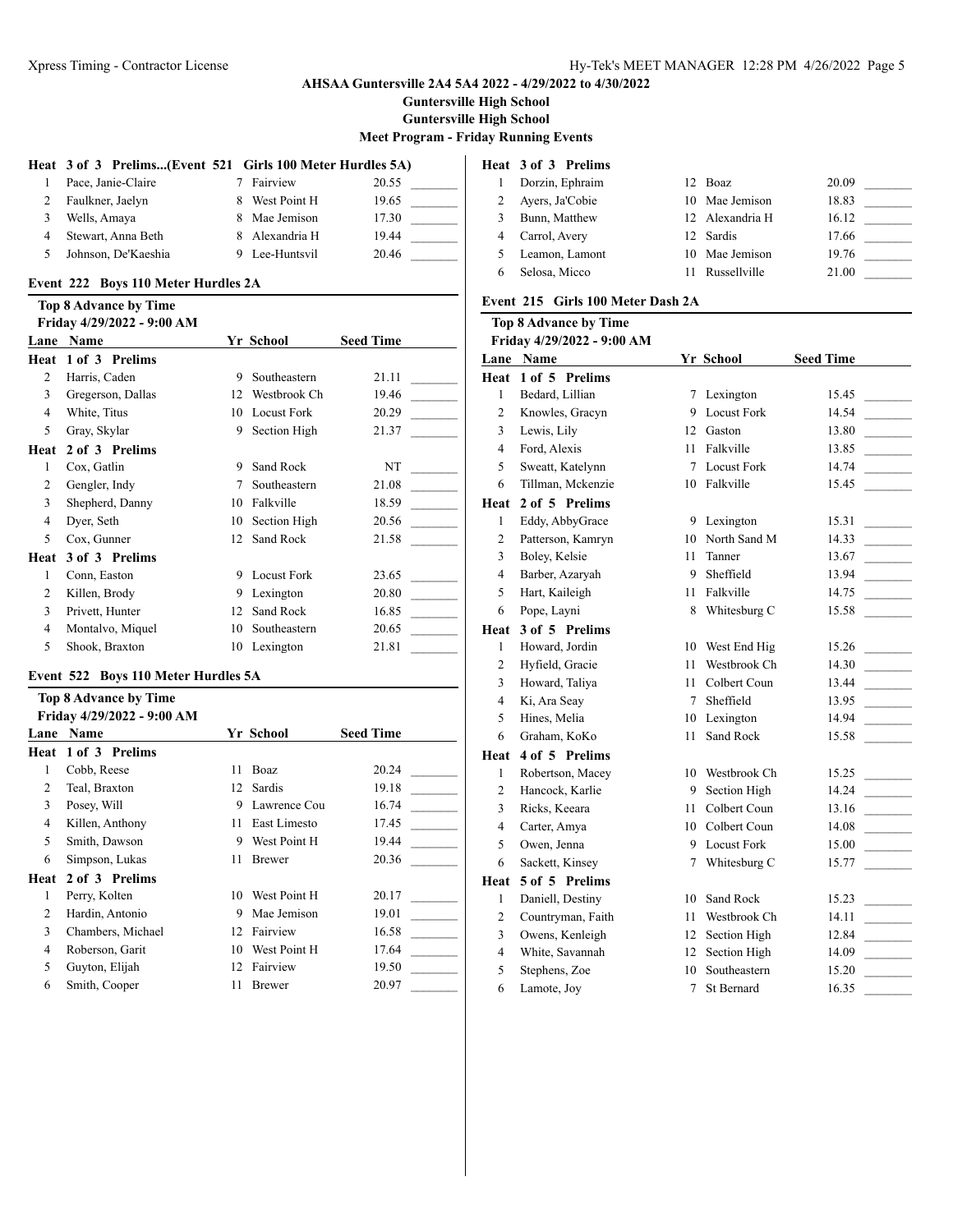Pope, Justin 11 Gaston 12.80 \_\_\_\_\_\_\_\_\_

**AHSAA Guntersville 2A4 5A4 2022 - 4/29/2022 to 4/30/2022**

**Guntersville High School**

**Guntersville High School**

**Meet Program - Friday Running Events**

|                | Event 216 Boys 100 Meter Dash 2A |    |                 |                  | 1                    | Heat 8 of 9 Prelims<br>Pope, Justin |
|----------------|----------------------------------|----|-----------------|------------------|----------------------|-------------------------------------|
|                | <b>Top 8 Advance by Time</b>     |    |                 |                  | 2                    | Carson, Caleb                       |
|                | Friday 4/29/2022 - 9:00 AM       |    |                 |                  | 3                    | Guster, Alex                        |
|                | Lane Name                        |    | Yr School       | <b>Seed Time</b> | 4                    | Smith, Tyler                        |
|                | Heat 1 of 9 Prelims              |    |                 |                  | 5                    | Arnold, Korbin                      |
| $\mathbf{1}$   | Lowe, Braylon                    | 7  | Section High    | 14.63            | Heat                 | 9 of 9 Prelims                      |
| 2              | Hendrix, Josh                    | 12 | Gaston          | 12.46            | 1                    | Bennett, Brodie                     |
| 3              | Bailey, Michael                  | 11 | Sheffield       | 11.73            | 2                    | Ellison, Carson                     |
| $\overline{4}$ | Parham, Karl                     | 10 | Tanner          | 11.81            | 3                    | Patterson, Logan                    |
| 5              | Washburn, Logan                  |    | 12 Cleveland Hi | 12.47            | $\overline{4}$       | Pearce, Thad                        |
| 6              | Picardo, Daniel                  | 8  | St Bernard      | 15.72            | 5                    | Gregerson, Dallas                   |
| Heat           | 2 of 9 Prelims                   |    |                 |                  |                      |                                     |
| $\mathbf{1}$   | Williamson, Brent                |    | 9 West End Hig  | 13.38            |                      | <b>Event 515 Girls 100</b>          |
| $\overline{c}$ | Tew, Judson                      | 8  | Falkville       | 12.45            |                      | Top 8 Advance by Ti                 |
| 3              | McCutchen, Drake                 | 12 | Section High    | 11.71            |                      | Friday 4/29/2022 - 9:               |
| $\overline{4}$ | Hampton, Natarruean              | 9  | Colbert Coun    | 11.83            |                      | Lane Name                           |
| 5              | Bean, Keaton                     | 10 | Westbrook Ch    | 12.47            |                      | Heat 1 of 6 Prelims                 |
| 6              | Tinker, Fox                      |    | 10 Pisgah High  | NT               | 1                    | Hardin, Gillian                     |
| Heat           | 3 of 9 Prelims                   |    |                 |                  | 2                    | Mosley, Xamaria                     |
| 1              | Stephenson, Chandler             | 11 | Mars Hill Bi    | 13.35            | 3                    | Faulkner, Camryn                    |
| 2              | Smith, III, Earnest              | 9  | Sheffield       | 12.40            | 4                    | Walker, Jaila                       |
| 3              | Traffanstedt, Jack               |    | 12 Lexington    | 11.68            | 5                    | Ghoulston, Tyslee                   |
| $\overline{4}$ | Jeffers, Andrew                  |    | 12 Lexington    | 11.86            | 6                    | Turner, Sara                        |
| 5              | Embry, Dylan                     | 9. | Locust Fork     | 12.51            | Heat                 | 2 of 6 Prelims                      |
| 6              | McCrary, Legion                  |    | 9 Pisgah High   | NT               | 1                    | Bunch, Marissa                      |
| Heat           | 4 of 9 Prelims                   |    |                 |                  | 2                    | Richey, Zakiya                      |
| 1              | Shadowens, Joey                  | 9  | St Bernard      | 13.34            | 3                    | Billips, Chelsea                    |
| 2              | Hall, Ben                        | 11 | Southeastern    | 12.39            | 4                    | Mitchell, Irene                     |
| 3              | Dunn, Dawson                     | 11 | Locust Fork     | 11.64            | 5                    | Perez Rivera, Jaqu                  |
| $\overline{4}$ | Jackson, Elinnaeus               | 10 | Tanner          | 11.91            | 6                    | Barkley, Jasmine                    |
| 5              | Glasscox, Luke                   | 12 | Southeastern    | 12.51            | Heat                 | 3 of 6 Prelims                      |
| 6              | Cox, Gatlin                      | 9  | Sand Rock       | NT               | 1                    | Smith, Lauren                       |
| Heat           | 5 of 9 Prelims                   |    |                 |                  | 2                    | Brothers, Katlynn                   |
| $\mathbf{1}$   | Waites, Morgan                   |    | 12 St Bernard   | 13.14            | 3                    | Archie, O'Marea                     |
| 2              | defoor, landon                   | 8  | Colbert Coun    | 12.33            | 4                    | Mashburn, Dezyra                    |
| 3              | Jones, Andrew                    |    | 12 Falkville    | 11.63            | 5                    | Marks, Jariah                       |
| 4              | Jones, Demetrius                 |    | 12 Colbert Coun | 12.02            | 6                    | Franco, Gabriela                    |
| 5              | Paden, Carter                    |    | 12 Locust Fork  | 12.56            | Heat                 | 4 of 6 Prelims                      |
| 6              | Gilbert, Luke                    |    | 9 Pisgah High   | NT               | 1                    | Gilliland, Ellie                    |
| Heat           | 6 of 9 Prelims                   |    |                 |                  | 2                    | Proctor, Adi                        |
| 1              | Evans, John                      | 9  | Whitesburg C    | 13.05            | 3                    | Faulkner, Jaelyn                    |
| $\sqrt{2}$     | Davis, Alex                      | 7  | Sheffield       | 12.32            | 4                    | Kittle, Amaya                       |
| 3              | Gilliland, Pierce                | 12 | Cleveland Hi    | 11.63            | 5                    | Brewster, Makayla                   |
| 4              | Carroll, Josh                    | 10 | West End Hig    | 12.06            | 6                    | Moore, Amaya                        |
| 5              | Sterling, Skyler                 | 10 | Mars Hill Bi    | 12.60            |                      | 5 of 6 Prelims                      |
| 6              | Yoder, Austin                    | 11 | Sand Rock       | NT               | Heat<br>$\mathbf{1}$ | Cruse, Keira                        |
|                | 7 of 9 Prelims                   |    |                 |                  | 2                    | Willingham, Ari                     |
| Heat<br>1      | Jones, Adonis                    | 9  | Gaston          | 12.95            | 3                    | Faulkner, Kaylee                    |
| $\overline{c}$ |                                  |    |                 |                  | $\overline{4}$       |                                     |
|                | Luna, Alex                       | 9  | North Sand M    | 12.28            |                      | Ervin, Kariah                       |
| 3              | Turner, Ryan                     | 12 | Whitesburg C    | 11.56            | 5                    | Romine, Chloe                       |
| 4              | Higgins, Hudson                  | 8  | Mars Hill Bi    | 12.06            | 6                    | Battle, Jayla                       |
| 5              | Killen, Brody                    |    | 9 Lexington     | 12.69            |                      |                                     |

# b 10 Southeastern 12.23 Guster, Alex 12 Tanner 11.31 \_\_\_\_\_\_\_\_\_ Smith, Tyler 11 Cleveland Hi 12.11 \_\_\_\_\_\_\_\_\_ in 8 North Sand M 12.75 **Heat 9 of 9 Prelims** 1 Bennett, Brodie 8 Falkville 12.77 2 Ellison 10 North Sand M 12.14 Patterson, 12 Section High 11.28  $\qquad$ 11 West End Hig 12.12  $\overline{\phantom{0}}$  Gregerson, Dallas 12 Westbrook Ch 12.77 \_\_\_\_\_\_\_\_\_ 100 Meter Dash 5A **by Time Friday 4/29/2022 - 9:00 AM**

| L <u>ane</u>   | Name                     |    | Yr School     | <b>Seed Time</b>                                                                                 |
|----------------|--------------------------|----|---------------|--------------------------------------------------------------------------------------------------|
| Heat           | 1 of 6 Prelims           |    |               |                                                                                                  |
| $\mathbf{1}$   | Hardin, Gillian          | 9  | Mae Jemison   | 15.00                                                                                            |
| $\overline{c}$ | Mosley, Xamaria          | 9  | East Limesto  | 14.52                                                                                            |
| 3              | Faulkner, Camryn         | 8  | West Point H  | 13.90                                                                                            |
| $\overline{4}$ | Walker, Jaila            | 9  | Lee-Huntsvil  | 13.90                                                                                            |
| 5              | Ghoulston, Tyslee        | 8  | Russellville  | 14.60                                                                                            |
| 6              | Turner, Sara             | 12 | Boaz          | 15.28                                                                                            |
| Heat           | 2 of 6 Prelims           |    |               |                                                                                                  |
| 1              | Bunch, Marissa           | 9  | Douglas High  | 14.92                                                                                            |
| $\overline{c}$ | Richey, Zakiya           | 8  | Guntersville  | 14.52<br>$\sim$ $\sim$                                                                           |
| 3              | Billips, Chelsea         | 10 | Alexandria H  | 13.74<br>$\mathcal{L}^{\text{max}}_{\text{max}}$ , where $\mathcal{L}^{\text{max}}_{\text{max}}$ |
| 4              | Mitchell, Irene          | 11 | East Limesto  | 14.01<br><b>Contract Contract</b>                                                                |
| 5              | Perez Rivera, Jaquelinne | 10 | Fairview      | 14.63                                                                                            |
| 6              | Barkley, Jasmine         | 9  | <b>Brewer</b> | 15.35                                                                                            |
| Heat           | 3 of 6 Prelims           |    |               |                                                                                                  |
| 1              | Smith, Lauren            | 10 | Boaz          | 14.90                                                                                            |
| $\overline{c}$ | Brothers, Katlynn        | 11 | Douglas High  | 14.42                                                                                            |
| 3              | Archie, O'Marea          | 9  | Lee-Huntsvil  | 13.68<br>$\sim$                                                                                  |
| $\overline{4}$ | Mashburn, Dezyrae        | 11 | Boaz          | 14.01                                                                                            |
| 5              | Marks, Jariah            | 7  | Guntersville  | 14.66                                                                                            |
| 6              | Franco, Gabriela         | 8  | Douglas High  | 15.42                                                                                            |
| Heat           | 4 of 6 Prelims           |    |               |                                                                                                  |
| 1              | Gilliland, Ellie         | 8  | Lawrence Cou  | 14.90                                                                                            |
| $\mathfrak{2}$ | Proctor, Adi             | 12 | Lawrence Cou  | 14.40                                                                                            |
| 3              | Faulkner, Jaelyn         | 8  | West Point H  | 13.53                                                                                            |
| $\overline{4}$ | Kittle, Amaya            | 12 | Sardis        | 14.04                                                                                            |
| 5              | Brewster, Makayla        | 9  | Alexandria H  | 14.67                                                                                            |
| 6              | Moore, Amaya             | 10 | East Limesto  | 15.46                                                                                            |
| Heat           | 5 of 6 Prelims           |    |               |                                                                                                  |
| $\mathbf{1}$   | Cruse, Keira             | 7  | Russellville  | 14.79                                                                                            |
| $\overline{c}$ | Willingham, Ari          | 9  | Russellville  | 14.40                                                                                            |
| 3              | Faulkner, Kaylee         | 11 | West Point H  | 13.06                                                                                            |
| $\overline{4}$ | Ervin, Kariah            | 8  | Mae Jemison   | 14.05                                                                                            |
| 5              | Romine, Chloe            | 10 | <b>Brewer</b> | 14.69                                                                                            |
| 6              | Battle, Jayla            | 7  | Mae Jemison   | NT                                                                                               |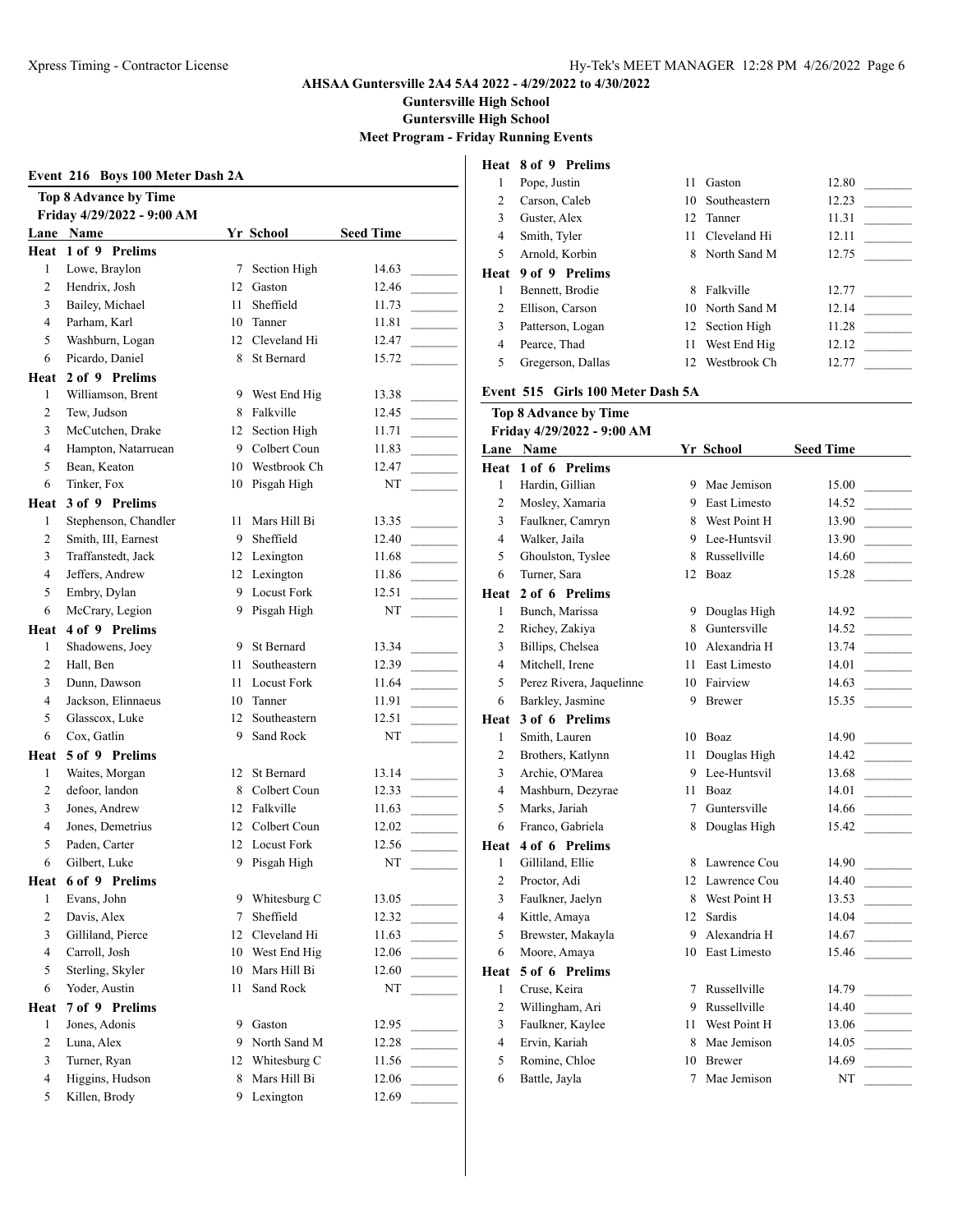**Guntersville High School**

**Guntersville High School**

**Meet Program - Friday Running Events**

 $\overline{\phantom{a}}$ 

# **Heat 6 of 6 Prelims...(Event 515 Girls 100 Meter Dash 5A)**

|   | Nelson, London | 9 Guntersville  | 14.75 |  |
|---|----------------|-----------------|-------|--|
|   | Perez, Shi'Ann | 9 Lee-Huntsvil  | 14.36 |  |
| 3 | Walker, Jordyn | 11 Alexandria H | 13.04 |  |
| 4 | Brown, Sarah   | Brewer          | 14.16 |  |
| 5 | Graham, Kylie  | 10 Lawrence Cou | 14.71 |  |

## **Event 516 Boys 100 Meter Dash 5A**

# **Top 8 Advance by Time**

| Friday 4/29/2022 - 9:00 AM |                        |    |                 |                  |  |
|----------------------------|------------------------|----|-----------------|------------------|--|
|                            | Lane Name              |    | Yr School       | <b>Seed Time</b> |  |
| Heat                       | 1 of 6 Prelims         |    |                 |                  |  |
| 1                          | Hadwin, Noah           | 9  | Guntersville    | 12.83            |  |
| $\overline{2}$             | Bush, Xavier           | 10 | Lawrence Cou    | 12.36            |  |
| $\overline{\mathbf{3}}$    | Woods, Kel             |    | 12 Mae Jemison  | 11.69            |  |
| $\overline{4}$             | McCulloch, Airreon     |    | 12 Russellville | 11.74            |  |
| 5                          | Smith, Jai             | 11 | Russellville    | 12.37            |  |
| 6                          | Avalos, Jose           | 11 | Douglas High    | 12.88            |  |
| Heat                       | 2 of 6 Prelims         |    |                 |                  |  |
| $\mathbf{1}$               | Bryant, Shawn          | 11 | Lee-Huntsvil    | 12.79            |  |
| 2                          | Sanchez, Jacob         | 11 | Ardmore High    | 12.21            |  |
| $\overline{3}$             | Childers, Tristan      | 9  | Boaz            | 11.69            |  |
| $\overline{4}$             | Combs, TC              |    | 10 Ardmore High | 11.79            |  |
| 5                          | Campbell, Brody        | 9  | Douglas High    | 12.39            |  |
| 6                          | Gramajo, Bryan         | 10 | Sardis          | 12.98            |  |
| Heat                       | 3 of 6 Prelims         |    |                 |                  |  |
| $\mathbf{1}$               | Brewster, Levi         | 11 | Alexandria H    | 12.78            |  |
| 2                          | Garcia, Ulices         | 8  | Douglas High    | 12.20            |  |
| 3                          | Burns, Garrett         | 11 | Sardis          | 11.68            |  |
| $\overline{4}$             | Ross, Antonio          | 11 | Alexandria H    | 11.82            |  |
| 5                          | Jackson, Ian           | 11 | Lawrence Cou    | 12.42            |  |
| 6                          | McElrath, John Michael | 11 | Guntersville    | 13.01            |  |
| Heat                       | 4 of 6 Prelims         |    |                 |                  |  |
| $\mathbf{1}$               | Ayers, Ja'Cobie        | 10 | Mae Jemison     | 12.72            |  |
| $\overline{2}$             | Latham, Walker         | 9  | <b>Brewer</b>   | 12.17            |  |
| 3                          | Lawson, Kane           |    | 10 Sardis       | 11.64            |  |
| 4                          | Martin, Jeffrey        |    | 12 Ardmore High | 11.84            |  |
| 5                          | Sims, Eli              |    | 10 West Point H | 12.46            |  |
| 6                          | Rodgers, Ashton        | 11 | West Point H    | 13.27            |  |
| Heat                       | 5 of 6 Prelims         |    |                 |                  |  |
| 1                          | Anderson, Quamane      | 9  | <b>Brewer</b>   | 12.65            |  |
| $\overline{2}$             | Haynes, William        |    | 10 East Limesto | 12.16            |  |
| 3                          | Lacy, Cameron          |    | 12 Lee-Huntsvil | 11.19            |  |
| $\overline{4}$             | Evans, Kaleb           |    | 12 Lee-Huntsvil | 11.86            |  |
| 5                          | Michel, Max            |    | 12 Guntersville | 12.49            |  |
| 6                          | Alvis, Jacob           | 12 | Lawrence Cou    | 13.39            |  |
| Heat                       | 6 of 6 Prelims         |    |                 |                  |  |
| 1                          | Calvo, Joseph          | 11 | West Point H    | 12.63            |  |
| $\overline{2}$             | Christopher, Aiden     | 9  | Alexandria H    | 12.05            |  |
| 3                          | Lambert, Carter        |    | 12 Boaz         | 11.03            |  |
| $\overline{4}$             | Cunnningham, Joshua    | 12 | East Limesto    | 11.90            |  |
| 5                          | Clemons, Will          | 10 | <b>Brewer</b>   | 12.51            |  |
| 6                          | Jones, Johnathan       | 12 | Mae Jemison     | NT               |  |

### **Event 235 Girls 4x800 Meter Relay 2A**

| Friday 4/29/2022 - 9:00 AM |       |                  |
|----------------------------|-------|------------------|
| Lane Team                  | Relay | <b>Seed Time</b> |
| Section 1 of 1 Finals      |       |                  |
| Whitesburg C               | А     | 10:59.24         |
| Pisgah High                | A     | 11:51.17         |
| Falkville                  | A     | 11:53.93         |
| Lexington<br>4             | A     | 12:20.83         |
| Westbrook Ch               | A     | 12:47.94         |
| Southeastern               | А     | 14:44.52         |
|                            |       |                  |

## **Event 236 Boys 4x800 Meter Relay 2A**

|                | Friday 4/29/2022 - 9:00 AM |       |                  |
|----------------|----------------------------|-------|------------------|
|                | Lane Team                  | Relay | <b>Seed Time</b> |
|                | Section 1 of 1 Finals      |       |                  |
|                | Sand Rock                  | A     | 8:57.28          |
| $\mathfrak{D}$ | Westbrook Ch               | A     | 9:59.37          |
| $\mathbf{3}$   | Cleveland Hi               | A     | 10:03.30         |
| $\overline{4}$ | Section High               | А     | 10:04.01         |
| 5              | Pisgah High                | А     | 10:16.22         |
| 6              | Southeastern               | А     | 10:17.37         |
| 7              | <b>St Bernard</b>          | A     | 10:21.09         |
| 8              | Tanner                     | А     | NT               |
| 9              | Whitesburg C               | А     | NT               |

## **Event 535 Girls 4x800 Meter Relay 5A**

| Friday 4/29/2022 - 9:00 AM |       |                  |
|----------------------------|-------|------------------|
| Lane Team                  | Relav | <b>Seed Time</b> |
| Section 1 of 1 Finals      |       |                  |
| Lawrence Cou               | А     | 10:10.43         |
| Alexandria H               | А     | 10:39.58         |
| <b>Brewer</b>              | А     | 10:59.15         |
| Guntersville               | А     | 11:09.09         |
| West Point H               | А     | 11:43.20         |
| Douglas High               | А     | 12:17.14         |
|                            |       |                  |

#### **Event 536 Boys 4x800 Meter Relay 5A**

|               | Friday 4/29/2022 - 9:00 AM |       |                  |
|---------------|----------------------------|-------|------------------|
|               | Lane Team                  | Relay | <b>Seed Time</b> |
|               | Section 1 of 1 Finals      |       |                  |
| 1             | Ardmore High               | А     | 8:53.95          |
| $\mathcal{D}$ | Lawrence Cou               | А     | 9:13.45          |
| $\mathbf{3}$  | Fairview                   | А     | 9:18.29          |
| 4             | Douglas High               | А     | 9:20.83          |
| 5             | Sardis                     | А     | 9:21.21          |
| 6             | Guntersville               | А     | 9:23.83          |
| 7             | Alexandria H               | А     | 9:43.46          |
| 8             | East Limesto               | А     | 9:54.26          |
| 9             | <b>Brewer</b>              | А     | 10:16.88         |
| 10            | West Point H               | A     | 10:25.41         |
|               |                            |       |                  |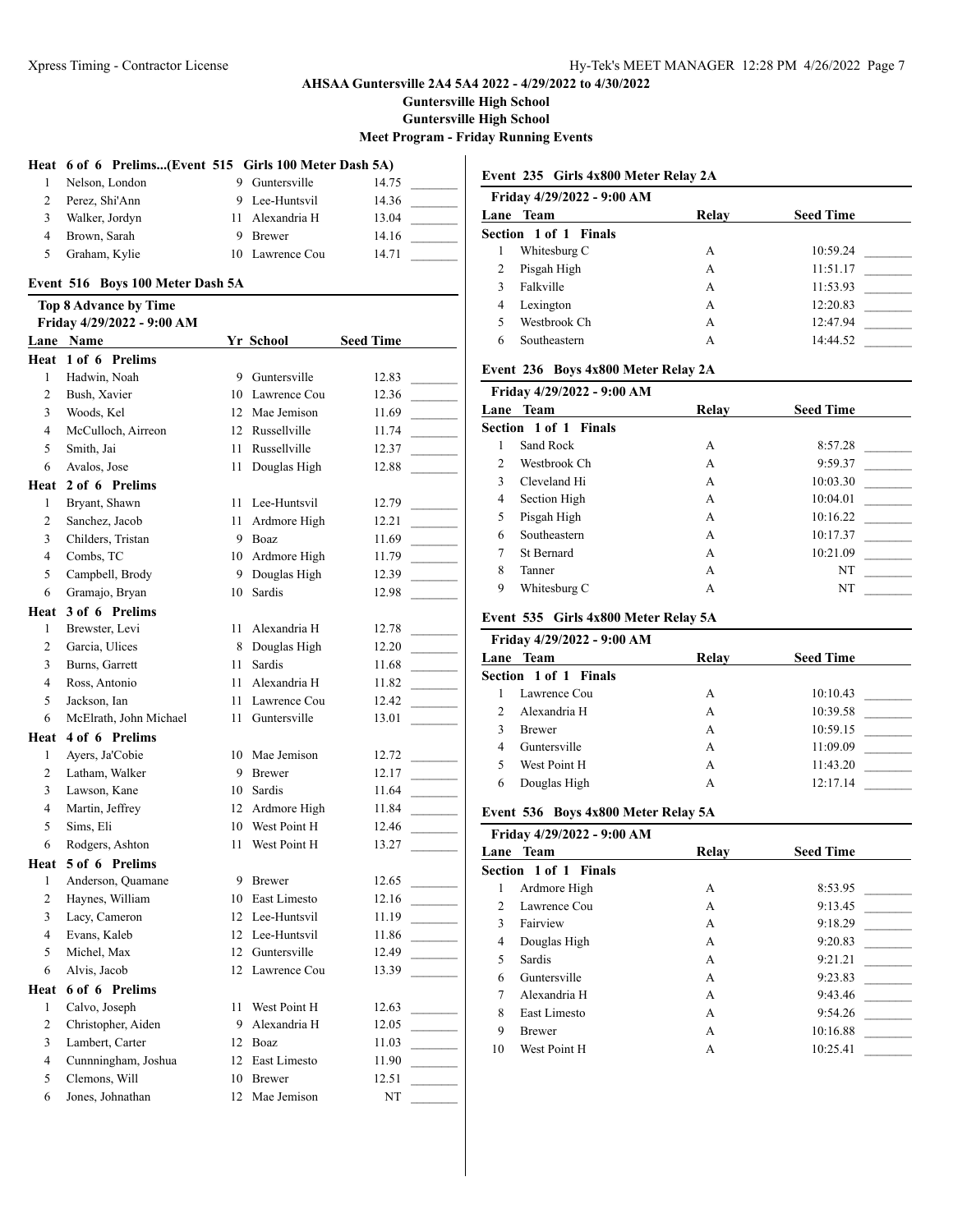**Guntersville High School**

**Guntersville High School**

 $\overline{\phantom{a}}$ 

**Meet Program - Friday Running Events**

|                | Event 217 Girls 200 Meter Dash 2A |        |                    |                  |                | Event 218 Boys 200 Meter Dash 2A |           |
|----------------|-----------------------------------|--------|--------------------|------------------|----------------|----------------------------------|-----------|
|                | <b>Top 8 Advance by Time</b>      |        |                    |                  |                | <b>Top 8 Advance by Time</b>     |           |
|                | Friday 4/29/2022 - 9:00 AM        |        |                    |                  |                | Friday 4/29/2022 - 9:00 AM       |           |
|                | Lane Name                         |        | Yr School          | <b>Seed Time</b> |                | Lane Name                        | Yr        |
|                | Heat 1 of 6 Prelims               |        |                    |                  |                | Heat 1 of 8 Prelims              |           |
| $\mathbf{1}$   | Springer, Savannah                |        | 10 Lexington       | 38.51            | $\mathbf{1}$   | Shook, Braxton                   | 10        |
| $\overline{2}$ | Howard, Jordin                    | 10     | West End Hig       | 31.98            | $\overline{2}$ | Hendrix, Josh                    | 12        |
| 3              | Ki, Ara Seay                      | $\tau$ | Sheffield          | 29.15            | 3              | Traffanstedt, Jack               | 12        |
| $\overline{4}$ | Barber, Azaryah                   | 9      | Sheffield          | 29.44            | $\overline{4}$ | Bailey, Michael                  | 11        |
| 5              | Jernigan, Braidynn                | 8      | Whitesburg C       | 32.08            | 5              | Davis, Alex                      | $\tau$    |
| 6              | Amos, Fin                         | 8      | Whitesburg C       | NT               | 6              | Picardo, Daniel                  | 8         |
| Heat           | 2 of 6 Prelims                    |        |                    |                  |                | Heat 2 of 8 Prelims              |           |
| 1              | Lamote, Joy                       | 7      | <b>St Bernard</b>  | 34.78            | $\mathbf{1}$   | McAnnally, Denver                | $\tau$    |
| $\overline{2}$ | Fortenberry, Maddi                |        | 12 Southeastern    | 31.95            | $\overline{c}$ | Jones, Ke'Shawn                  | 8         |
| 3              | Boley, Kelsie                     | 11     | Tanner             | 28.34            | 3              | Warnick, Isaiah                  | 11        |
| 4              | Nalls, Treasury                   | 12     | Colbert Coun       | 29.52            | $\overline{4}$ | Dunn, Dawson                     | 11        |
| 5              | Wilson, Ava                       | 11     | Southeastern       | 32.21            | 5              | Gregerson, Dallas                | 12        |
| 6              | Carter, Amya                      | 10     | Colbert Coun       | NT               | 6              | Bell, Brayden                    | 10        |
| Heat           | 3 of 6 Prelims                    |        |                    |                  | Heat           | 3 of 8 Prelims                   |           |
| $\mathbf{1}$   | Barnes, Ava                       |        | 7 Section High     | 34.19            | $\mathbf{1}$   | Shadowens, Joey                  | 9         |
| $\overline{2}$ | Justice, Sophie                   | 7      | Westbrook Ch       | 31.93            | $\overline{2}$ | Mitchell, Matthew                | 10        |
| 3              | Ricks, Keeara                     |        | 11 Colbert Coun    | 28.34            | 3              | Guster, Alex                     | 12        |
| $\overline{4}$ | Ford, Alexis                      | 11     | Falkville          | 30.11            | $\overline{4}$ | Graham, Tru                      | 12        |
| 5              | Eddy, AbbyGrace                   | 9      | Lexington          | 32.41            | 5              | Pope, Justin                     | 11        |
| Heat           | 4 of 6 Prelims                    |        |                    |                  | 6              | Smiley, Cameron                  | $\tau$    |
| 1              | Bedard, Lillian                   |        | 7 Lexington        | 33.51            | Heat           | 4 of 8 Prelims                   |           |
| $\overline{c}$ | Sweatt, Katelynn                  | 7      | <b>Locust Fork</b> | 31.80            | $\mathbf{1}$   | Jackson, Zakian                  | $\,$ $\,$ |
| 3              | Lewis, Lily                       | 12     | Gaston             | 28.24            | $\overline{2}$ | Jones, Demetrius                 | 12        |
| 4              | Hyfield, Gracie                   | 11     | Westbrook Ch       | 30.36            | 3              | Jones, Andrew                    | 12        |
| 5              | Knowles, Gracyn                   | 9      | <b>Locust Fork</b> | 32.47            | $\overline{4}$ | Jeffers, Andrew                  | 12        |
| Heat           | 5 of 6 Prelims                    |        |                    |                  | 5              | Garth, Nick                      | 10        |
| $\mathbf{1}$   | Vldez, Liletzt                    | 9      | Cleveland Hi       | 33.41            | 6              | Daniell, Austin                  | 9         |
| $\overline{c}$ | Hart, Kaileigh                    |        | 11 Falkville       | 30.99            | Heat           | 5 of 8 Prelims                   |           |
| 3              | Owens, Kenleigh                   | 12     | Section High       | 27.94            | $\mathbf{1}$   | Granger, Trustin                 | 10        |
| 4              | Meeks, Lillie                     | 8      | Whitesburg C       | 30.40            | $\overline{2}$ | Bean, Keaton                     | 10        |
| 5              | Daniell, Destiny                  | 10     | Sand Rock          | 32.64            | 3              | Gamble, Lane                     | 12        |
|                | Heat 6 of 6 Prelims               |        |                    |                  | $\overline{4}$ | Hall, Ben                        | 11        |
| 1              | Holt, Hallie                      |        | 10 Locust Fork     | 33.24            | 5              | Embry, Dylan                     | 9         |
| $\overline{2}$ | Bell, Taylor                      | $\tau$ | Section High       | 30.97            | 6              | Tinker, Fox                      | 10        |
| 3              | Kyker, Ella                       | 9      | Falkville          | 27.93            | Heat           | 6 of 8 Prelims                   |           |
| $\overline{4}$ | Patterson, Kamryn                 | 10     | North Sand M       | 30.63            | $\mathbf{1}$   | Williamson, Brandon              | 8         |
| 5              | Robertson, Macey                  |        | 10 Westbrook Ch    | 32.84            | $\overline{2}$ | Smith, III, Earnest              | 9         |
|                |                                   |        |                    |                  |                |                                  |           |

**the By Time Friday 4/29/2022 - 9:00 AM Lane Name Yr School Seed Time Prelims** raxton 10 Lexington 29.62 Josh 12 Gaston 25.83  $3 - 24.07$   $12$  Lexington 24.07 Iichael 11 Sheffield 24.16 ex 25.85 Daniel 8 St Bernard 30.29 **Prelims**  $1$ ly, Denver  $7$  Cleveland Hi  $29.24$ 25.70 <sup>2</sup>Shawn 8 Colbert Coun 25.70 Isaiah 11 Falkville 24.04  $40$  Dunner 11 Locust Fork 24.36 n, Dallas 12 Westbrook Ch 25.87 yden 10 Section High 31.88 **Prelims** ns, Joey 9 St Bernard 28.94 Matthew 10 Locust Fork 25.64 12 Tanner 24.02 Tru 12 Sand Rock 24.44  $\begin{array}{ccc} \text{stim} & 11 & \text{Gaston} & 26.17 \end{array}$  $C$ ameron 7 St Bernard 35.24 **Prelims** 2 Jackson, Zakian 28.52 emetrius 12 Colbert Coun 25.61 adrew 12 Falkville 23.88 ndrew 12 Lexington 24.69 ck 10 Tanner 26.25 Austin 9 Sand Rock NT **Prelims** Trustin 10 Gaston 28.45 aton 10 Westbrook Ch 25.52  $\mu$  Lane 12 North Sand M 23.68 11 Southeastern 25.07 Solylan 9 Locust Fork 26.37 ox 10 Pisgah High NT **Prelims** on, Brandon 8 West End Hig 28.35  $1,$  Earnest 9 Sheffield 25.35 3 Robertson, Sage 12 Westbrook Ch 23.36 4 Chaney, Triston 10 West End Hig 25.09 5 Carson, Caleb 10 Southeastern 26.46 6 Branham, Logan 8 Cleveland Hi NT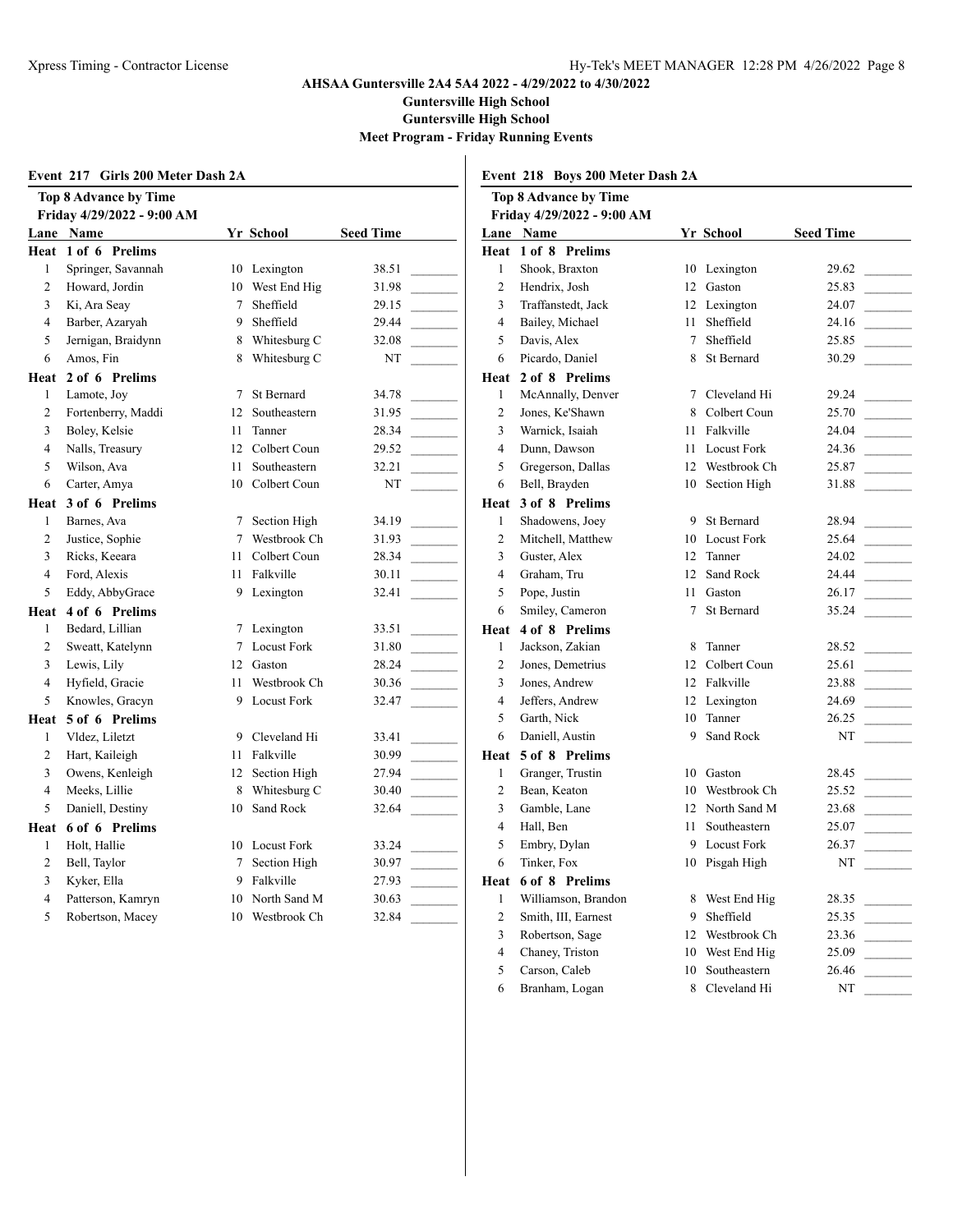**Guntersville High School**

**Guntersville High School**

**Meet Program - Friday Running Events**

|                | Heat 7 of 8 Prelims(Event 218 Boys 200 Meter Dash 2A) |    |                 |       |
|----------------|-------------------------------------------------------|----|-----------------|-------|
|                | Arnold, Korbin                                        | 8. | North Sand M    | 28.34 |
| $\mathfrak{D}$ | Walker, Jr                                            | 11 | Section High    | 25.29 |
| 3              | Turner, Ryan                                          |    | 12 Whitesburg C | 22.85 |
| 4              | Higgins, Hudson                                       | 8  | Mars Hill Bi    | 25.19 |
| 5              | Cox, Gunner                                           |    | 12 Sand Rock    | 26.74 |
| 6              | Hutson, Tristan                                       | 8  | Pisgah High     | NT    |
| Heat           | 8 of 8 Prelims                                        |    |                 |       |
|                | Guinn, Carter                                         | 9  | Section High    | 28.24 |
| 2              | Hampton, Natarruean                                   | 9  | Colbert Coun    | 25.27 |
| 3              | Gilliland, Pierce                                     |    | 12 Cleveland Hi | 22.64 |
| 4              | Tew, Judson                                           | 8  | Falkville       | 25.24 |
| 5              | Stephenson, Chandler                                  | 11 | Mars Hill Bi    | 28.09 |

# **Event 517 Girls 200 Meter Dash 5A**

|                | <b>Top 8 Advance by Time</b> |    |               |                  |
|----------------|------------------------------|----|---------------|------------------|
|                | Friday 4/29/2022 - 9:00 AM   |    |               |                  |
| Lane           | <b>Name</b>                  |    | Yr School     | <b>Seed Time</b> |
| Heat           | 1 of 6 Prelims               |    |               |                  |
| $\mathbf{1}$   | Vargas Cortes, Jennifer      | 12 | Douglas High  | 31.60            |
| $\overline{c}$ | Marsh, Olivia                | 11 | Lawrence Cou  | 29.94            |
| 3              | Mashburn, Dezyrae            | 11 | Boaz          | 29.24            |
| 4              | Billips, Chelsea             | 10 | Alexandria H  | 29.27            |
| 5              | Blair-Raby, Jayda            | 9  | Lee-Huntsvil  | 30.02            |
| 6              | Cruse, Keira                 | 7  | Russellville  | 31.78            |
| Heat           | 2 of 6 Prelims               |    |               |                  |
| $\mathbf{1}$   | Proctor, Adi                 | 12 | Lawrence Cou  | 31.08            |
| $\overline{2}$ | Walker, Jaila                | 9  | Lee-Huntsvil  | 29.90            |
| 3              | Faulkner, Kaylee             | 11 | West Point H  | 28.89            |
| 4              | Waldrop, Anna                | 11 | Guntersville  | 29.32            |
| 5              | Willingham, Ari              | 9  | Russellville  | 30.06            |
| 6              | Bunch, Marissa               | 9  | Douglas High  | 32.34            |
| Heat           | 3 of 6 Prelims               |    |               |                  |
| 1              | Brewster, Makayla            | 9  | Alexandria H  | 30.95            |
| $\overline{2}$ | King, Keiona                 | 10 | Mae Jemison   | 29.89            |
| 3              | Escobedo, Nayeli             | 10 | Guntersville  | 28.84            |
| $\overline{4}$ | Mosley, Xamaria              | 9  | East Limesto  | 29.40            |
| 5              | Copeland, Ella               | 7  | Russellville  | 30.11            |
| 6              | Adeyemo, Unique              | 7  | East Limesto  | 33.80            |
| Heat           | 4 of 6 Prelims               |    |               |                  |
| 1              | Brown, Sarah                 | 9  | <b>Brewer</b> | 30.86            |
| $\overline{c}$ | Nichols, Darby               | 8  | Fairview      | 29.87            |
| 3              | Faulkner, Jaelyn             | 8  | West Point H  | 28.69            |
| 4              | Smith, Lauren                | 10 | Boaz          | 29.44            |
| 5              | Nelson, London               | 9  | Guntersville  | 30.37            |
| 6              | Allen, Ja'Lisha              | 10 | Mae Jemison   | 33.86            |
| Heat           | 5 of 6 Prelims               |    |               |                  |
| 1              | Graham, Kylie                | 10 | Lawrence Cou  | 30.80            |
| 2              | Perez Rivera, Jaquelinne     | 10 | Fairview      | 29.72            |
| 3              | Ellis, Reighan               | 9  | Ardmore High  | 28.19            |
| $\overline{4}$ | Kittle, Amaya                | 12 | Sardis        | 29.49            |
| 5              | Harris, Somer                | 10 | Fairview      | 30.59            |
| 6              | Blancas, Emily               | 12 | Douglas High  | 34.09            |
|                |                              |    |               |                  |

| Heat 6 of 6 Prelims |   |               |                                |  |
|---------------------|---|---------------|--------------------------------|--|
| Romine, Chloe       |   | <b>Brewer</b> | 30.74                          |  |
| Mitchell, Irene     |   | East Limesto  | 29.59                          |  |
| Walker, Jordyn      |   |               | 27.75                          |  |
| Archie, O'Marea     | 9 |               | 29.53                          |  |
| Faulkner, Camryn    |   | West Point H  | 30.62                          |  |
| Ervin, Kariah       |   | Mae Jemison   | NT                             |  |
|                     |   |               | - Alexandria H<br>Lee-Huntsvil |  |

# **Event 518 Boys 200 Meter Dash 5A**

# **Top 8 Advance by Time**

#### **Friday 4/29/2022 - 9:00 AM**

| Lane           | Name               |                  | Yr School       | <b>Seed Time</b> |  |
|----------------|--------------------|------------------|-----------------|------------------|--|
| Heat           | 1 of 7 Prelims     |                  |                 |                  |  |
| $\mathbf{1}$   | Alvis, Jacob       | 12               | Lawrence Cou    | 27.24            |  |
| 2              | Powell, Jeb        | 11               | Boaz            | 25.83            |  |
| 3              | Petrowski, Eric    | 10               | East Limesto    | 23.87            |  |
| 4              | McCulloch, Airreon | 12               | Russellville    | 24.03            |  |
| 5              | Stafford, Noah     | 8                | Ardmore High    | 25.93            |  |
| 6              | Rodgers, Ashton    | 11               | West Point H    | 28.01            |  |
| Heat           | 2 of 7 Prelims     |                  |                 |                  |  |
| $\mathbf{1}$   | Smith, Brodie      | 9                | Douglas High    | 27.02            |  |
| $\overline{c}$ | Hadwin, Noah       | 9                | Guntersville    | 25.65            |  |
| 3              | Martin, Jeffrey    | 12               | Ardmore High    | 23.79            |  |
| $\overline{4}$ | Woods, Kel         | 12 <sup>12</sup> | Mae Jemison     | 24.12            |  |
| 5              | Avalos, Jose       | 11               | Douglas High    | 25.96            |  |
| 6              | Fink, Cameron      | 12               | Alexandria H    | NT               |  |
| Heat           | 3 of 7 Prelims     |                  |                 |                  |  |
| 1              | Sims, Eli          | 10               | West Point H    | 26.84            |  |
| 2              | Goble, Jamison     | 10               | Fairview        | 25.61            |  |
| 3              | Ross, Antonio      | 11               | Alexandria H    | 23.53            |  |
| $\overline{4}$ | Lawson, Kane       | 10               | Sardis          | 24.20            |  |
| 5              | Calvo, Joseph      | 11               | West Point H    | 26.04            |  |
| Heat           | 4 of 7 Prelims     |                  |                 |                  |  |
| 1              | Gramajo, Bryan     | 10               | Sardis          | 26.63            |  |
| $\overline{c}$ | Bush, Xavier       | 10               | Lawrence Cou    | 25.51            |  |
| 3              | Burns, Garrett     | 11               | <b>Sardis</b>   | 23.18            |  |
| $\overline{4}$ | Evans, Kaleb       |                  | 12 Lee-Huntsvil | 24.31            |  |
| 5              | Jarrett, Devlin    | 9                | Ardmore High    | 26.08            |  |
| Heat           | 5 of 7 Prelims     |                  |                 |                  |  |
| $\mathbf{1}$   | Michel, Max        |                  | 12 Guntersville | 26.48            |  |
| 2              | Jones, Johnathan   | 12               | Mae Jemison     | 25.38            |  |
| 3              | Lacy, Corbin       | 11               | East Limesto    | 23.02            |  |
| 4              | Click, Caleb       | 8                | East Limesto    | 24.55            |  |
| 5              | Anderson, Quamane  | 9                | <b>Brewer</b>   | 26.24            |  |
| Heat           | 6 of 7 Prelims     |                  |                 |                  |  |
| 1              | Patino, Manuel     | 10               | Guntersville    | 26.35            |  |
| $\overline{c}$ | Jackson, Ian       | 11               | Lawrence Cou    | 25.34            |  |
| 3              | Lambert, Carter    | 12               | Boaz            | 22.71            |  |
| $\overline{4}$ | Bryant, Shawn      | 11               | Lee-Huntsvil    | 24.93            |  |
| 5              | Clemons, Will      | 10               | <b>Brewer</b>   | 26.24            |  |